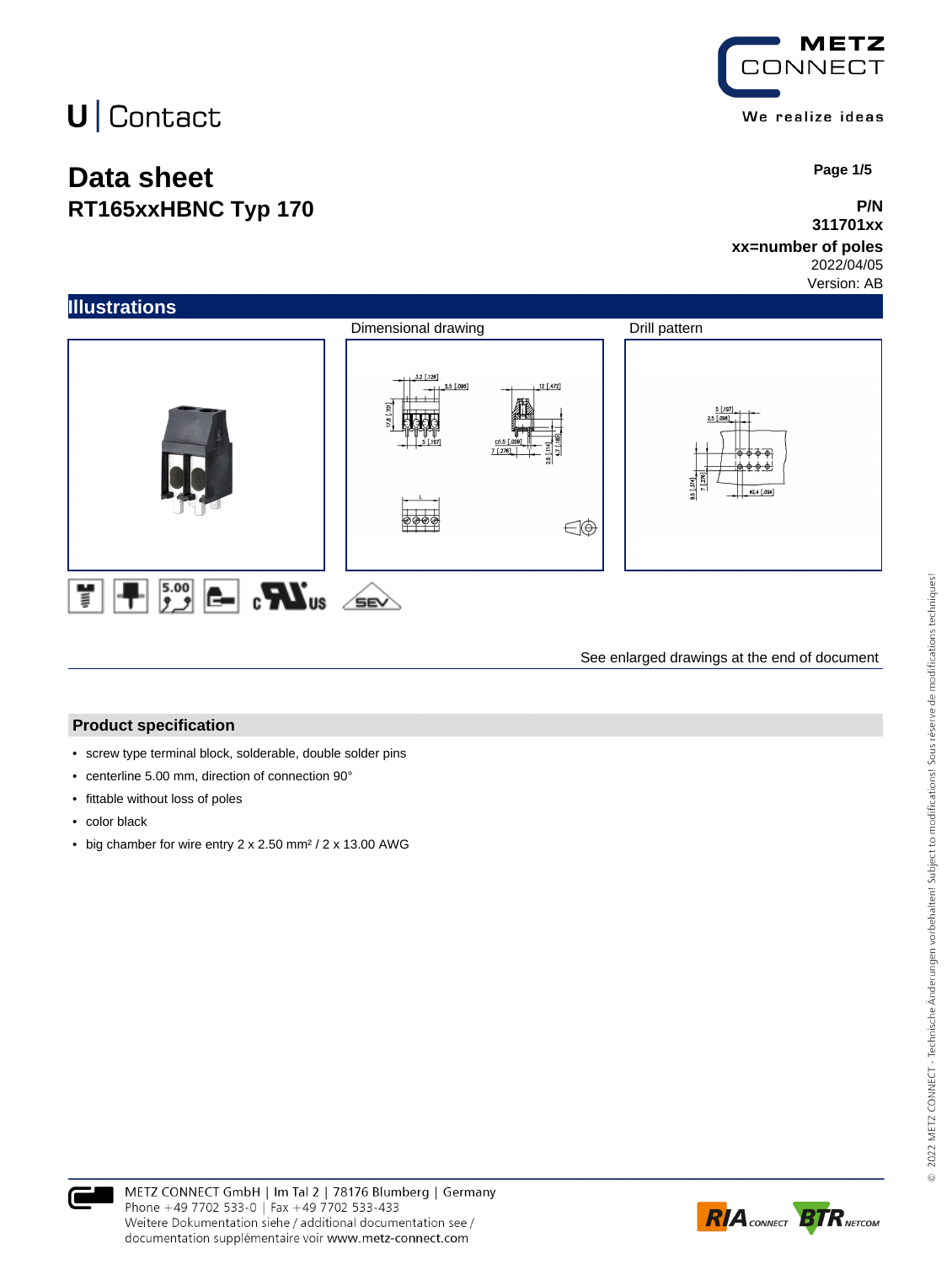## **Data sheet RT165xxHBNC Typ 170**



 **Page 2/5**

### **P/N 311701xx**

### **xx=number of poles**

2022/04/05 Version: AB

| <b>Technical Data</b> |  |
|-----------------------|--|
|                       |  |

| <b>General Data</b>                   |                                                           |                 |                                                                 |
|---------------------------------------|-----------------------------------------------------------|-----------------|-----------------------------------------------------------------|
| Tightening torque SEV                 | $0.8$ Nm                                                  |                 |                                                                 |
| Tightening torque UL                  | $7.1$ lb-in                                               |                 |                                                                 |
| Solder pin length                     | $2.9$ mm                                                  |                 |                                                                 |
| min. number of poles                  | $\overline{2}$                                            |                 |                                                                 |
| max. number of poles                  | 12                                                        |                 |                                                                 |
| Insulating material class             | <b>CTI 600</b>                                            |                 |                                                                 |
| clearance/creepage dist.              | $3.5$ mm                                                  |                 |                                                                 |
| Protection category                   | IP10                                                      |                 |                                                                 |
| Min. insul. strip length              | 9.5 mm                                                    |                 |                                                                 |
| Rated current                         | 16A                                                       |                 |                                                                 |
| Overvoltage category                  | $\overline{\mathbf{H}}$                                   | Ш               | Ш                                                               |
| Pollution degree                      | 3                                                         | $\overline{2}$  | $\overline{2}$                                                  |
| Rated voltage                         | 250 V                                                     | 630 V           | 630 V                                                           |
| Rated test voltage                    | $4$ kV                                                    | 4 <sub>kV</sub> | 4 kV                                                            |
| <b>Terminal data</b>                  |                                                           |                 |                                                                 |
| rat.wiring solid AWGmax               | 0.5 mm <sup>2</sup> - 4 mm <sup>2</sup> / AWG 20 - AWG 10 |                 |                                                                 |
| rat.wiring strand.AWGmax              | 0.5 mm <sup>2</sup> - 4 mm <sup>2</sup> / AWG 20 - AWG 10 |                 |                                                                 |
| <b>Approvals</b>                      |                                                           |                 |                                                                 |
| extended wiring UL                    | No. 10 AWG Cu, Sol/Str wire.                              |                 | Device is rated for use with No. 20 AWG Cu, Solid wire only and |
| V/A/AWG<br><b>US</b>                  | $300 / 20 / 20 - 10$                                      |                 |                                                                 |
| approval UL - File No.                | E121004                                                   |                 |                                                                 |
| $2.2.5$ mm <sup>2</sup><br><b>SEV</b> | 250 V / 24 A / T60                                        |                 |                                                                 |
| <b>Material</b>                       |                                                           |                 |                                                                 |
| insulating material                   | <b>PA66</b>                                               |                 |                                                                 |
| flammability class                    | $\overline{V}$                                            |                 |                                                                 |
| terminal body thread                  | M3,5                                                      |                 |                                                                 |
| terminal body material                | CuZnPb                                                    |                 |                                                                 |
| terminal body surface                 | $Ni + Sn$                                                 |                 |                                                                 |
| screw thread                          | M3,5                                                      |                 |                                                                 |
| screw material                        | 8,8                                                       |                 |                                                                 |
| screw surface                         | $Cu + Ni$                                                 |                 |                                                                 |
| Glow-Wire Flammability GWFI           | 960 °C acc. to IEC 60695-2-12                             |                 |                                                                 |



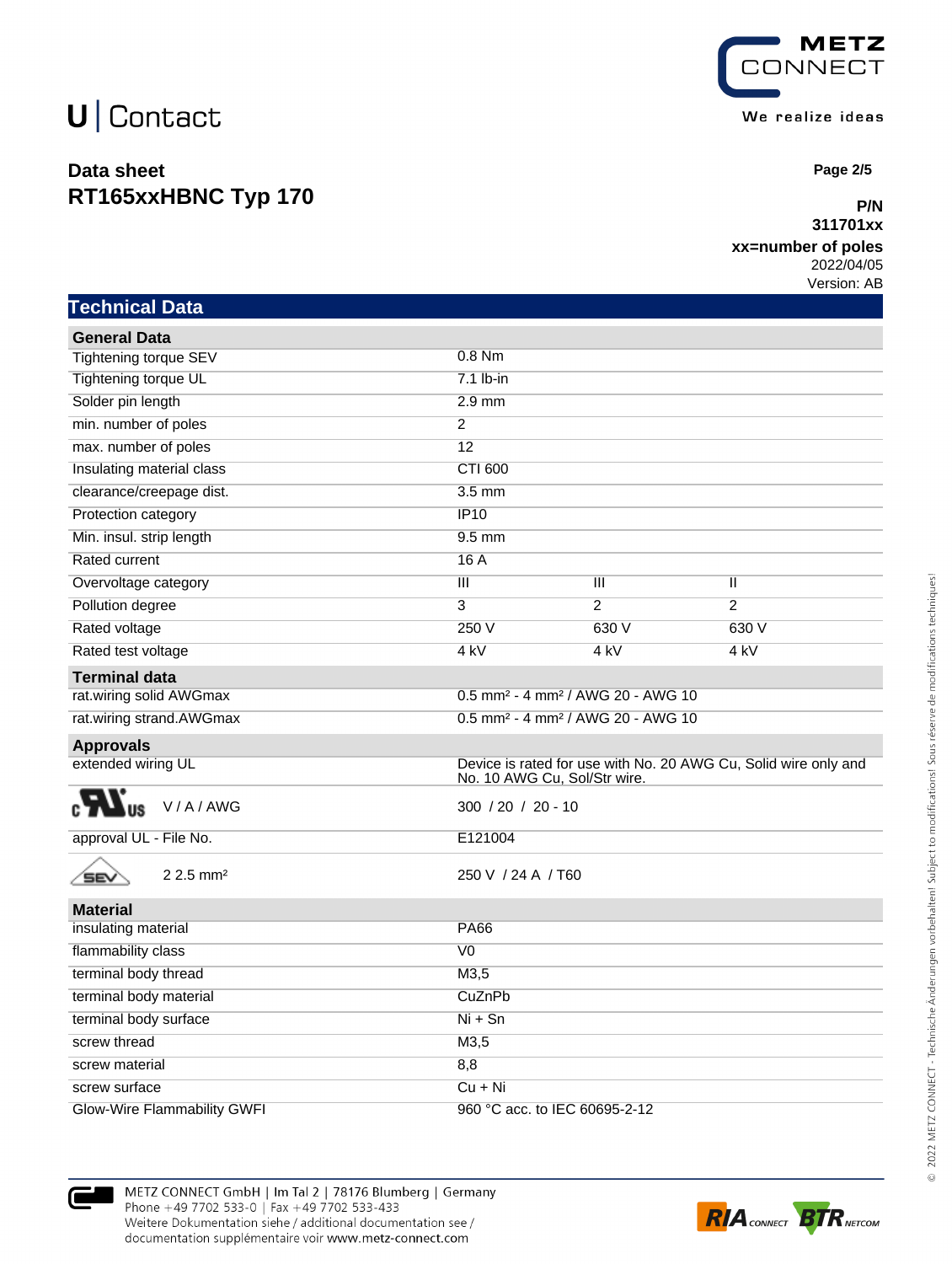## **Data sheet RT165xxHBNC Typ 170**



 **Page 3/5**

### **P/N 311701xx**

#### **xx=number of poles** 2022/04/05

Version: AB

| <b>Technical Data</b>       |                                     |
|-----------------------------|-------------------------------------|
| Glow-Wire Flammability GWIT | 775 °C acc. to IEC 60695-2-13       |
| <b>REACh</b>                | compliant                           |
| REACh - substance (SVHC)    | Lead / 7439-92-1                    |
| <b>Climatic Data</b>        |                                     |
| upper limit temperature     | 105 °C                              |
| lower limit temperature     | -40 °C                              |
| general                     |                                     |
| Tolerance                   | ISO 2768 -mH                        |
| Solderability               | Acc. to JEDEC JESD22-B102E 245°C/5s |



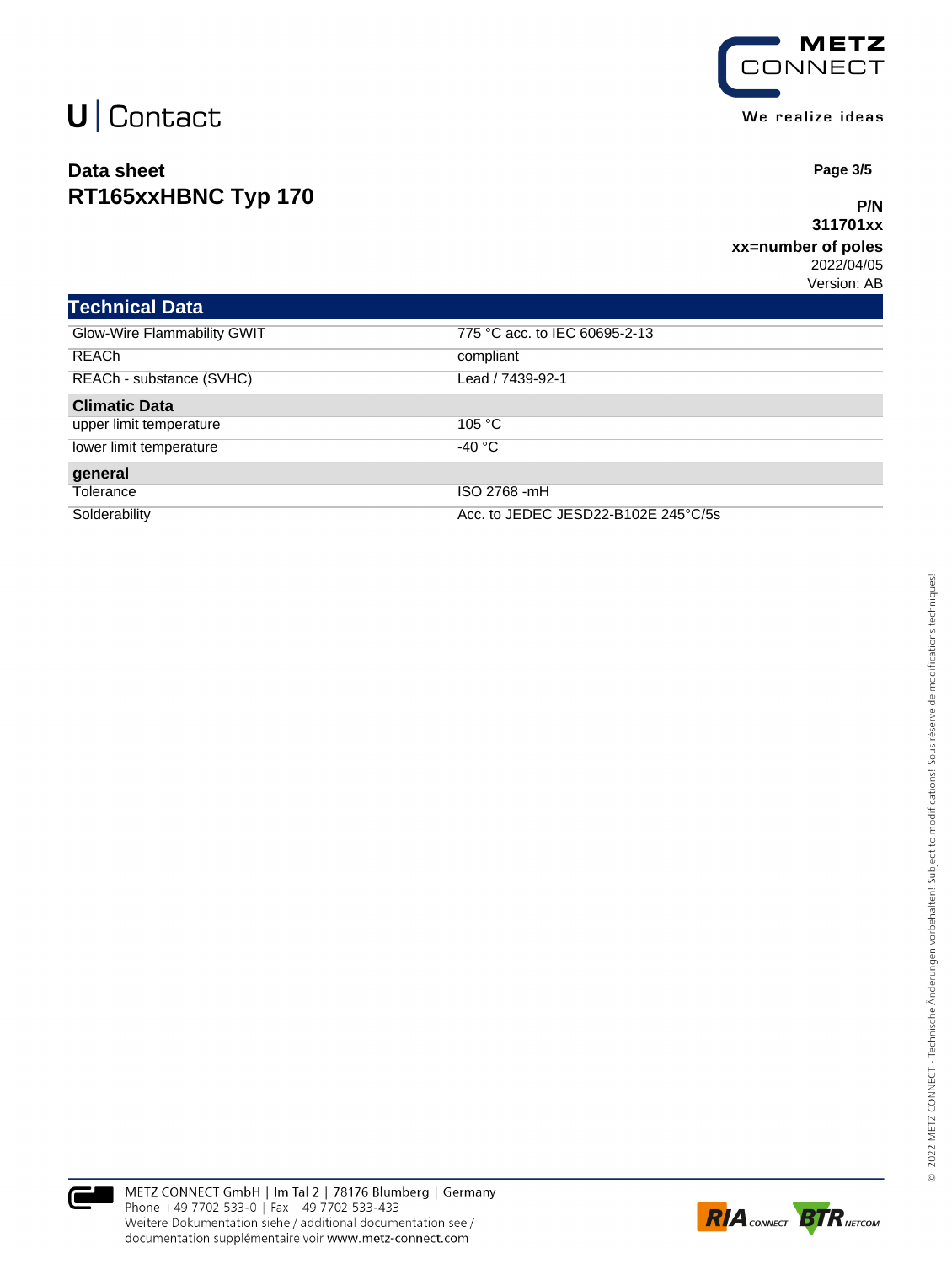## **Data sheet RT165xxHBNC Typ 170**



 **Page 4/5**

### **P/N 311701xx**

#### **xx=number of poles** 2022/04/05

Version: AB



L=(pole size - 1) x centerline  $+5$  mm  $[0.197]$